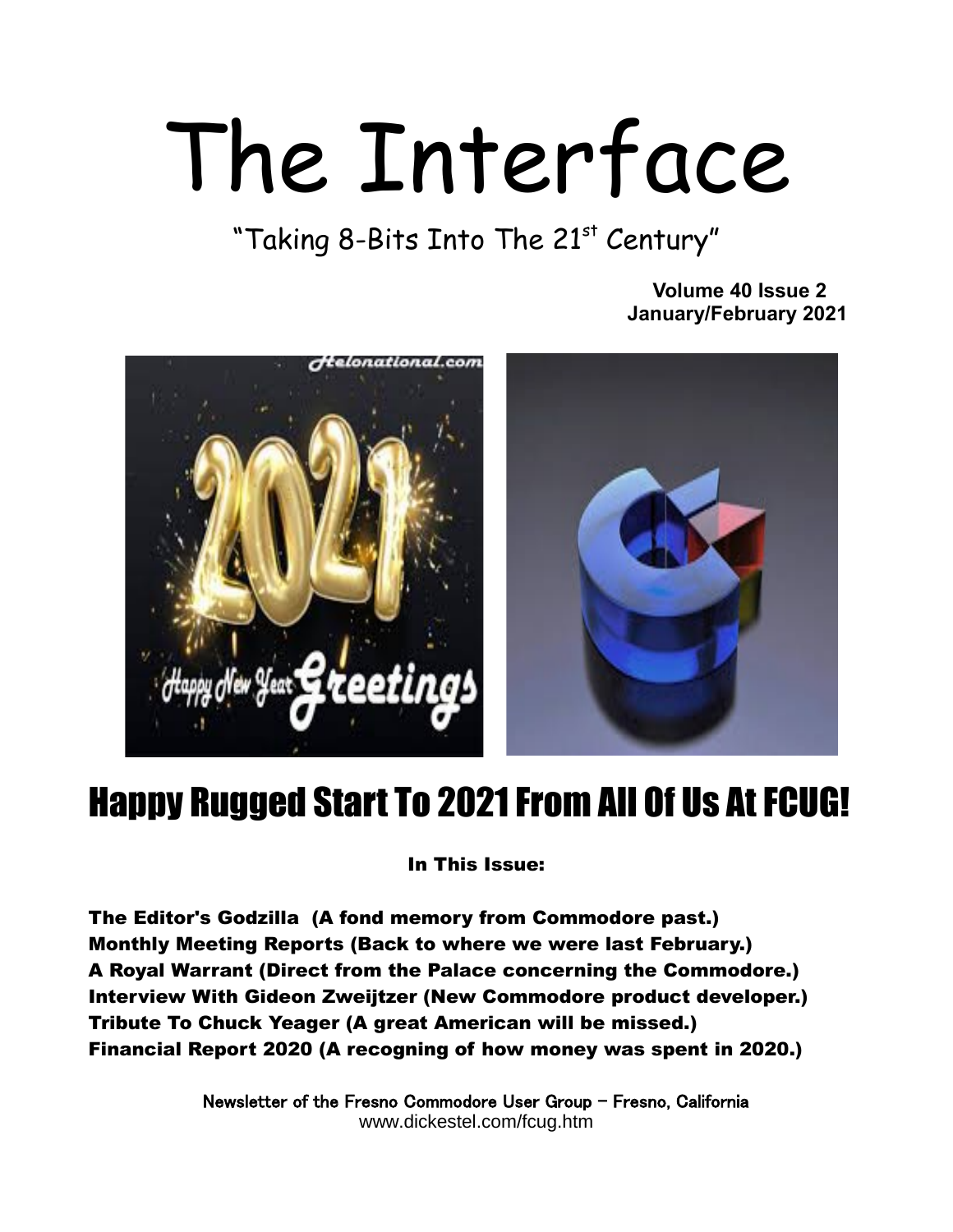

### **THE EDITOR'S GODZILLA**

**by Lenard R. Roach**

### **THE LAST ACT – A Christmas Story**

As I sat one day in my usual spot at my local house of worship, I remembered an event that happened many years ago, and I thought it would be interesting to share it with those who read my prattle that I put down on paper from time to time.

If you attend or have attended a Commodore computer club meeting, you may have read the notes in the club newsletter that the club makes an annual donation to a non-profit organization which is benefiting the general welfare. For some, it might be some sort of rescue mission which feeds, houses, and helps in any way those who are facing hard times and are down on their luck. Others may focus their attentions to a local animal rescue haven where volunteers and staff care, kennel, and find homes for abandoned animals found throughout the area. Still others deal squarely with children's hospitals which, even though they are not non-profit per se, take donations from outside sources to provide special activities for the children in their care. These children face insurmountable odds of survival in some severe cases, and donations from organizations, foundations, and individuals go to deter costs, especially for those children whose family cannot afford the high costs of dealing with a life-threatening disease like cancer, for example. I am a long-distance member of the

Fresno Commodore User Group which donates a set amount annually to St. Jude Children's Research Hospital that is nationally known for its famous founder, Danny Thomas. I am proud to be a member of this Commodore club who thinks so highly of our children, especially our children in the worst of circumstances, but I'm getting off track here. My focus for this interlude is to look at one of the last acts of my own local Commodore computer club before it joined the graveyard of bygone Commodore computer clubs of the past.

I wish I could remember which year the Commodore User Group of Kansas City met for this occasion, but I do know that it was December, and we were meeting for our annual Christmas holiday snack-and-gab fest. Though we were joyous because of the holiday season, it was also a solemn occasion. I was the president of this Commodore chapter, and after much deliberation and consultation, we board members decided to disband the Kansas City chapter after having had a very long run. This time, after we cleaned up and packed up the fest, would be the last time we would see each other as a computer club.

Everyone who got the news that our club was closing its doors showed up for this meeting. Many faces from the past were in attendance, and the crowd was bigger than expected, which was good in some aspects but sad at the same time. You didn't know if people were here to attend a party or a wake. In either case, it was great to have such a large crowd in the space we usually occupied at the Main Street branch of the Kansas City Public Library.

As I milled around the crowd and shook hands with members past and present, the club's treasurer came up to me with a piece of paper in his hand. He pulled me aside and kindly instructed me to sit down in a chair with a table in front of me. He slid a paper face up on the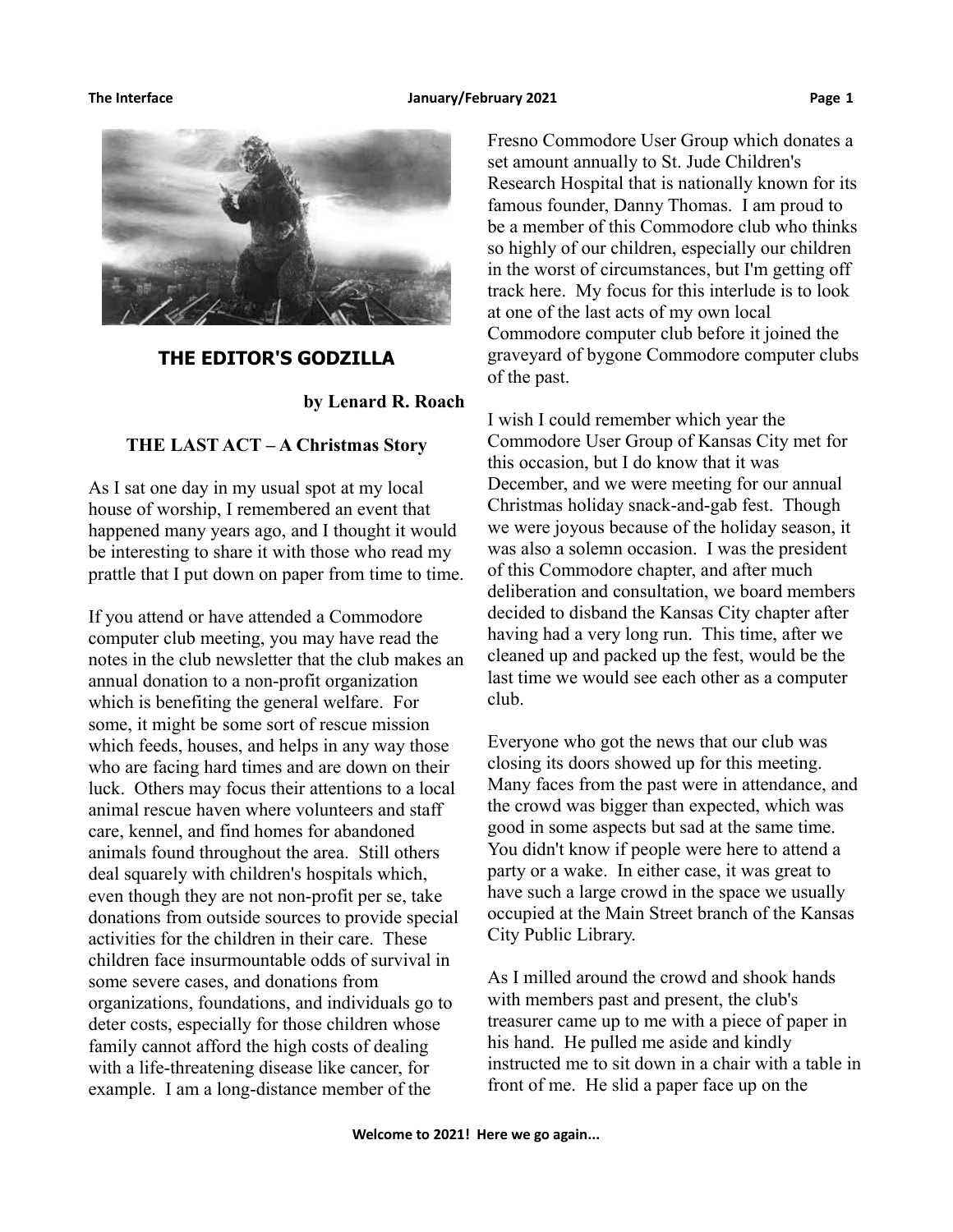### tabletop.

"Would you sign this on behalf of the club please, Lenard?" he asked.

I began to read the mysterious note that was placed before me, and tears started to fill my eyes. Although I cannot remember what the note said word for word, it read something to the effect that our Commodore club chapter was closing and that we as the last presiding board were giving the contents of our treasury to the children's hospital that saved the life of the club president's son no more than a decade or so earlier.

"What is this all about?" I asked the treasurer.

"Sorry, we didn't consult you earlier about this," the treasurer began, "but the other members of the board thought that it would be best to donate the remaining monies in the club's coffers to Children's Mercy on behalf of the fact that they were vital in saving the life of your son. All we need is your signature on this letter as president of the club, authorizing the transfer of funds."

I took a quick glance around the room to see if I could catch a glimpse of my son, who along with the rest of my family, decided to come with me on this special occasion. I instantly spotted him sitting at one of the game tables, playing a Commodore game, and sipping on a cup of soda while eating a few samples of meat and cheese from the tray I had bought at the store especially for this gathering. My mind rapidly went back to the time when he was just heading into the cusp of his teenage years, lying in his bed in the oncology wing of Children's Mercy with more tubes and wiring coming in and out of him than you would find in a Star Wars droid. Back then, my wife and I were worried if he would see the next day, especially since some of the hospital doctors and nurses were ready to give up on him and just make him comfortable enough to ease his steps into oblivion. I also remembered the one

doctor who was miraculously filled with righteous indignation and decided "come hell or high water" that she wasn't going to let this one slip away. This beautiful angel of healing threw every tested and experimental leukemia-fighting drug into my son that his frame could handle, and even in some cases, pushed it to excess. Out of all the worries and prayers, along with fortitude of one ostentatious doctor, came the necessary healing my son needed to make him sit that day in December, play a Commodore video game, and snack on a cheese, meat, and cracker sandwich. I looked up at the treasurer again. "Are you sure you guys want to do this?" I asked. "There are other worthy organizations out there who are in need as well."

"The board's vote was unanimous," he answered. "All we need is your signature to make it official."

I read the note again, having trouble comprehending why the club would want to do such a thing, especially on behalf of my son. I took the pen out of my inner shirt pocket and gave the letter my best John Hancock signature that I had ever given on any document, all the while fighting back tears due to the wonderful gesture that the Commodore User Group of Kansas City did my family's behalf. After signing the document, I slid it back to the club treasurer who picked it up off the table.

"I'll put this note in with a check and mail it off first thing in the morning," the treasurer said. "Thanks, Lenard."

"No, thank you," I replied. "I never knew how highly you and the club thought of my family and me before all this."

"It's our pleasure," he said. "Merry Christmas, Lenard."

I stood up from the table and shook the treasurer's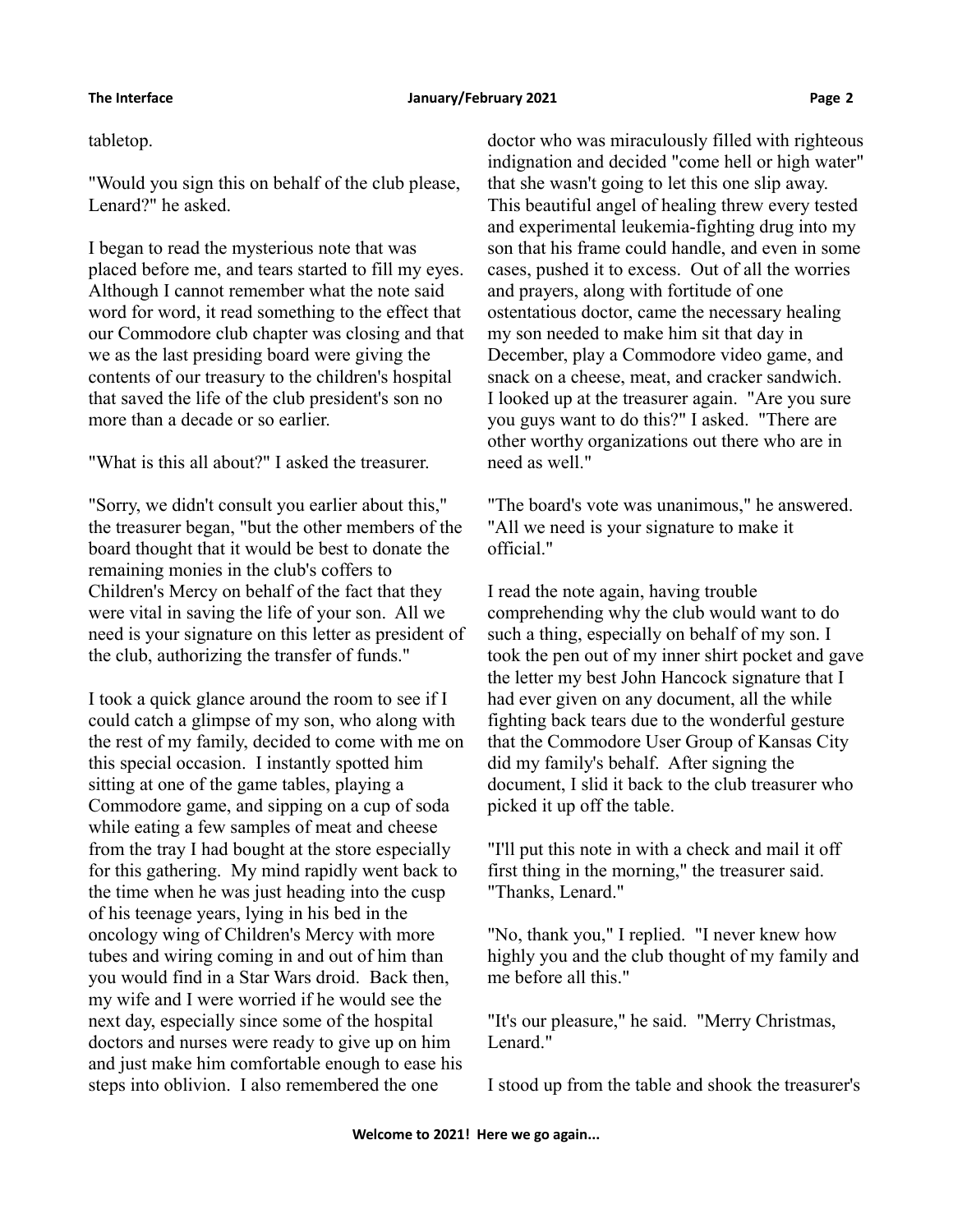Sometimes a person needs to reflect on the good miracles that have occurred in their lives to keep them from getting bitter and cynical over all the evil things that life throws at them. I can still see my son walking out of the oncology wing of Children's Mercy for the last time as a patient, being escorted by the rest of the family and some of the hospital staff. A little over a decade later, I can still revel in his triumphal exit and the last act of the local Kansas City Commodore computer club to honor him. I will remember this special club for years to come.



Despite COVID-19, it looks like the newsletter is starting to move smoothly again. With the newsletter editor getting some time off, things can get done on a more timely basis. With that note, the March/April 2021 issue of The Interface should be ready on or around May  $15<sup>th</sup>$ , 2021.

These are to Certify that by The Queen I have appointed Commodore Business Machines(UK) Limited Manufacturers of Computer Business. to Her Majesty id place until this Royal Warrant vise revoked This Warrant is granted to John Peter Baxter, Esquire title stated above and empowers the holder to the Royal Arms in con with the Business but does ght to make use of the Arms as a flag or trade mark ntes structly personal to the Holder and will be be returned to the Lord Chamberlain in any of the specified when it is granted d and Seal this 1984 in the thirty.

This certificate is a Royal Warrant certifying Commodore Business Machines UK as 'Manufacturers of Computer Business Systems to Her Majesty.'

Royal Warrants are granted to companies who regularly supply the Queen, HRH (His Royal Highness) the Duke of Edinburgh, the Prince of Wales, or their households. It allowed the Royal warrant to be printed on the products and is still a real badge of honour for companies that hold them.

It was granted to John Peter Baxter, Esquire on January 1, 1984, and is signed by the Lord Chamberlain of the time, Baron Maclean. It bears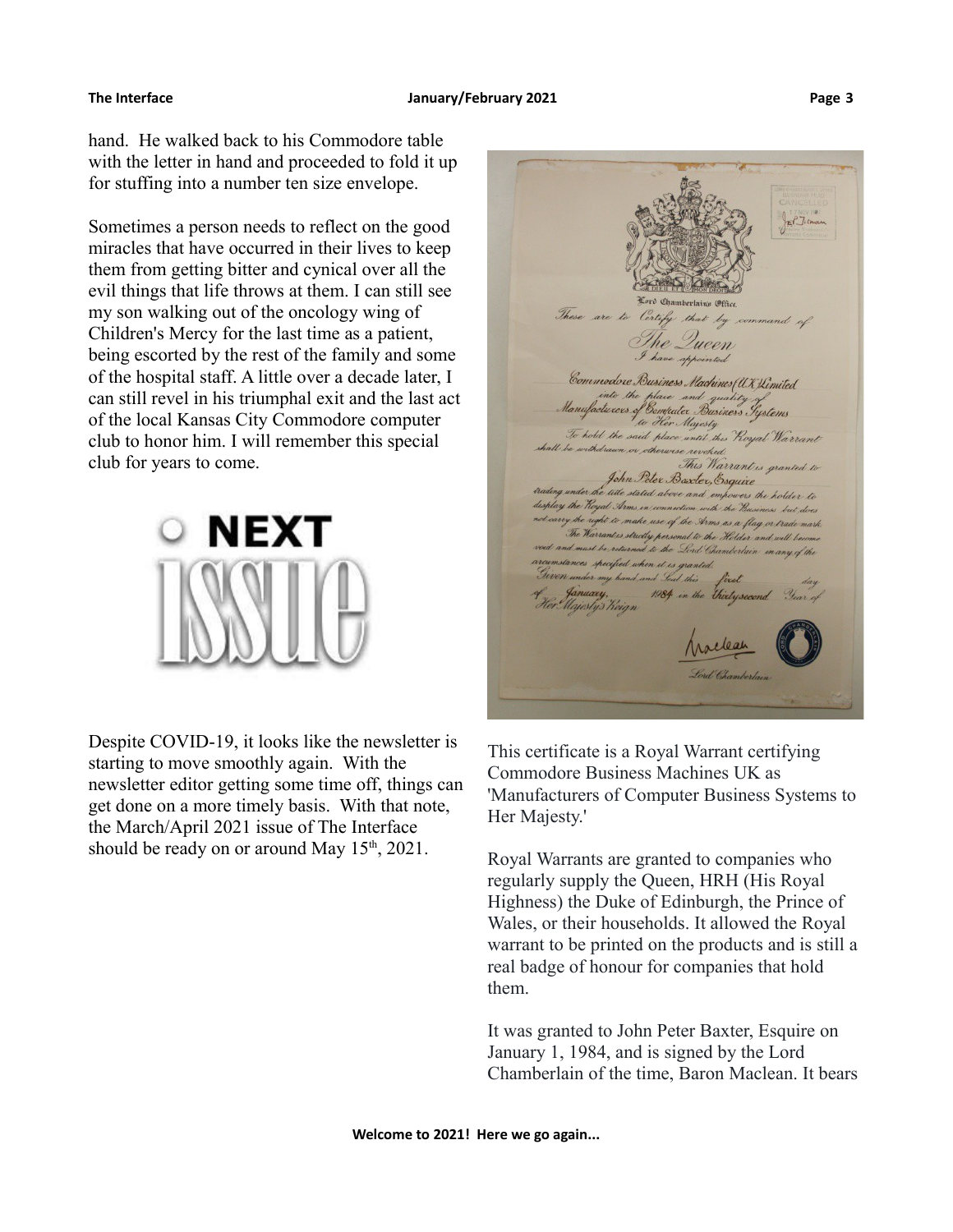### The Interface **The Interface Construction Construction** January/February 2021 **Page 4**

the Lord Chamberlain's seal and a stamp indicating the cancellation of the warrant on 17 November 1987. Royal warrants are granted for a maximum period of five years.

The certificate has been framed by the Centre for Computing History for display purposes. Kindly donated by David Pleasance, former head of Commodore UK.

Date : 1st January 1984

Creator : Commodore / Lord Chamberlain's **Office** 

Physical Description : Warrant Fitted in Frame

This exhibit has a reference ID of CH41061. Please quote this reference ID in any communication with the Centre for Computing History.

[http://www.computinghistory.org.uk/det/41061/C](http://www.computinghistory.org.uk/det/41061/Commodore-Business-Machines-UK-Royal-Warrant/) [ommodore-Business-Machines-UK-Royal-](http://www.computinghistory.org.uk/det/41061/Commodore-Business-Machines-UK-Royal-Warrant/)[Warrant/](http://www.computinghistory.org.uk/det/41061/Commodore-Business-Machines-UK-Royal-Warrant/)





### **MONTHLY MEETING REPORTS**

### **by Robert Bernardo and Dick Estel**

### **January and February 2021**

It looks like we're back to where we were in March 2020 – no monthly meetings, at least for now, but keep looking ahead. We might be having monthly meetings again by mid-2021.

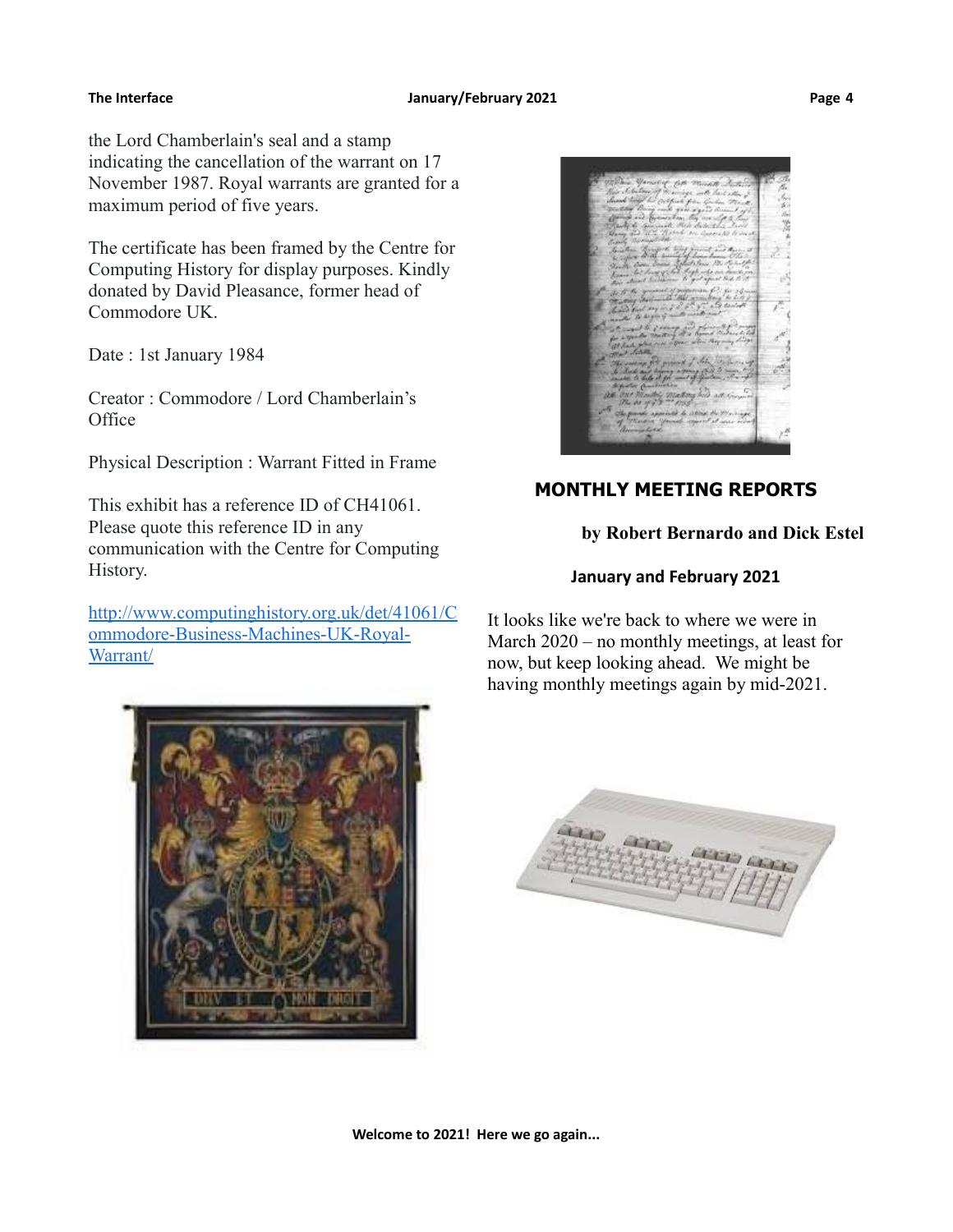

**Interview with Gideon Zweijtzer**

An exclusive conversation with the designer of the 1541 Ultimate cartridge and the Ultimate64 motherboard

### **by Guest David La Monaca (Cercamon)**

(This article is from 2018. The Ultimate II+ cartridge drive and the Ultimate64 motherboard are still in production, with the latter now having sold over 2,000. Firmware updates are still produced 2 or 3 times a year with the latest update at v1.37 released on December 5, 2020.)

One of the more interesting side-effects in the world of retro-computing is certainly being part of a global community that boasts a large number of very active enthusiasts. In addition to retrogamers, pure collectors, nostalgic users of emulators, and retrocoders, we can count on a restricted number of experts in electronics and design, which we could perhaps call retrodesigners These are actually designers of modern hardware solutions and accessories for our beloved home computers, who make extensive use of today's advanced technology. So, these days, it is not uncommon to read about hardware innovations such as memory expansions, accelerators, mass storage peripherals, cases, and even brand new versions of the complete computers from yesteryear.

For the many lovers of the Commodore 64 out there, the most sought-after products are those designed and manufactured by Gideon Logic in Amsterdam – the 1541 Ultimate series of expansion cartridges and the Ultimate64 motherboard. Both are designed and produced by Gideon Zweijtzer, a 44-year-old electronic engineer with a heart that definitely beats to an 8 bit rhythm! Gideon is a very kind guy, and during this interview we talked about the past and present of the C64 world with an eye firmly fixed on the near future of retro-computing, for which the Ultimate64, given its features, represents a real and present hope.

Here follows the complete report of our exclusive interview.

**DLM**: Hi, Gideon and thank you so much for accepting my invitation for an interview. All the readers and the editorial staff of RetroMagazine are very excited to have the opportunity to ask you some questions about your experience in designing one of the most (if not the most) famous cartridge/expansion for the C64, the 1541 Ultimate. During 2017, according to your website, the final steps of the Ultimate64 design have been completed, so the long-awaited board has finally gotten into production and the first batches have been shipped to the final users earlier this year.

Most of the Commodore 64 fans out there are well-aware of your fantastic products, but I'm pretty sure they don't know how it all began. So let's start from the beginning.

Can you please shortly introduce yourself and tell us something about your own story (i.e., where you are born, growing up, your education, your personal interests, etc.)?

**GZ**: Hi, David, thanks for the invitation! Talking about myself? Sure... I was born in Amsterdam in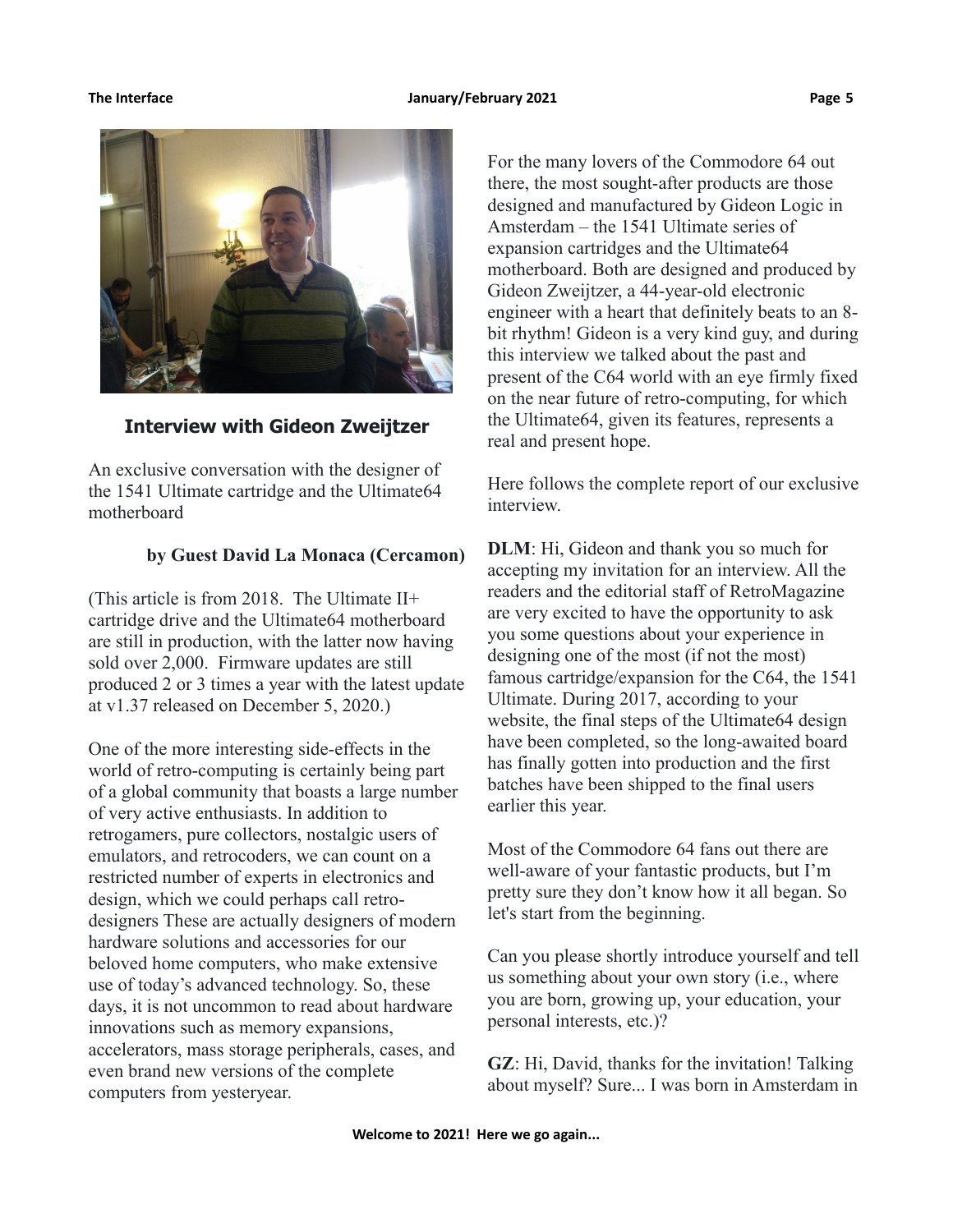1974, in a quite stable family with one older brother. I have always been interested in technology. Before the home computers came, I was always with my technical Lego, although I also loved to race around on my bike through the neighborhood. I often played with circuits made from switches, motors and light bulbs, but unfortunately I did not have anyone in my surroundings with knowledge of electronics. From the secondary school, I went to the university TU (Technology University) Delft, where I studied Electronic Engineering.

**DLM**: I guess you have always been a computer fan and user since when you were a kid. What started you on the path of computing and what was your first experience with a computer? Was the Commodore 64 your first computer?

**GZ**: I was pretty young when we got an Atari 2600 game console. It was actually my brother who had started with the whole computer thing and he started to investigate the possibilities for programming. There was a basic interpreter for the A2600 at that time, but in the end he bought a ZX81. I was not really allowed to touch it, but sometimes I sneaked into his room and tried a few things, but as a kid without any help, I didn't get that far. Later, my brother got a Commodore 64, and this got big. It was so popular in that time! Computer clubs, meetings, copying games and programs! My brother infected me with his curiosity about programming, and although he didn't want me to bother him, I could sit on the floor in between his massive desk and the old color TV that was on top of another table in front of that. As long as he didn't hear me, I could just watch what he was doing. I saw Basic, assembler, etc. At a certain point I could tell him from behind the desk that he forgot a statement... It was not until I reached the age of 11 that I got my own Commodore 64.

**DLM**: How did you get started working on a C64, beyond playing games? Did you quickly find

interest in programming and discovering how the machine intimately worked?

**GZ**: I never really played a lot of games, actually. There are some exceptions, like Giana Sisters. But in general, I did not spend a lot of time on games altogether. As my brother focused a lot on the software, my interest in the hardware grew. At a certain point I made a simple thermometer, using an NTC thermistor on the paddle port of the C64. I needed my older brother again for his math skills to figure out the conversion curve. At the computer club in Amsterdam, I usually spent my time around the repair stand, where I could see how some guys were de-soldering and replacing chips in broken C64's. According to my mother, I had the full schematic of the C64 hanging from the wall in my small bedroom. But in all honesty, I don't remember that.

**DLM**: After the C64, did you get your first PC while still keeping the C64 on your desk? Did you ever use one of the many SD2IEC devices on the market before starting to design the 1541 Ultimate?

**GZ**: No, I haven't. In fact, I think you're now skipping quite a few years. My interest in the C64 faded as the Amiga 500 came and later the PC. Actually my first PC was a Pentium 120 MHz, so you can imagine that I have resisted PCs for quite some time. The love for the C64 never really went away... I just never used it. Neither have I ever been part of a demo- or game coder group, or the "scene" in general... So, there was basically never a need for an SD2IEC or any other C64 peripheral.

**DLM**: What inspired you to design the first version of the 1541 Ultimate, and when did you start?

**GZ**: The first version of the 1541 Ultimate was made in 2007. It all started with some implementations of the 6502 as I was learning and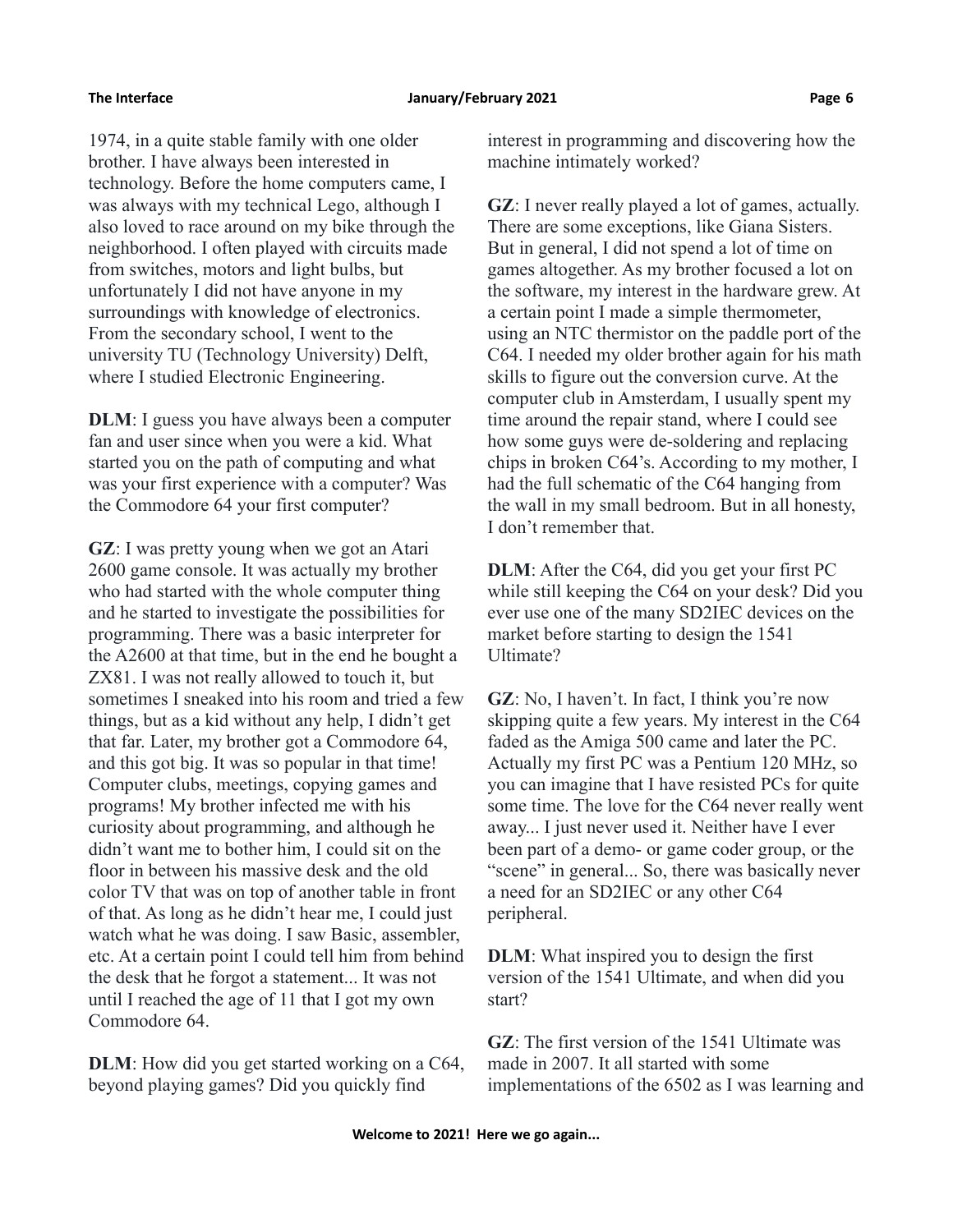getting more experience with FPGA design using VHDL. That was back in 2001 or so. There were a lot of things going on back then. For instance, Jeri Ellsworth was working on her C-One, which later became the DTV, if I am not mistaken. In any case, I had already done a lot of the C64 in FPGA at that time, but I didn't see the point of being a "me-too" player. So I thought I'd do the floppy drive instead. On one of the club meetings that we have in Maarssen, I demoed the very first prototype on a Xilinx Spartan 3 board. You needed a laptop or PC to download a floppy image over Ethernet into its memory, after which the board acted as a floppy drive. No menu, no other emulations, only the drive. Later, in a conversation with one of my colleagues at work, the idea arose to build it into a cartridge, such that the VIC could be used to display a user-interface. This idea crystallized in 2007.

**DLM**: Did you design the hardware and the software/firmware for the 1541 Ultimate all by yourself?

**GZ**: Yes, basically. There have been some important contributions from others over the years, though. But in essence, the hardware design, the FPGA design, and the firmware design and framework are made by me.

**DLM**: What was your computer system setup that you used to develop and test the early project of the cartridge?

**GZ**: Just a PC and one Commodore 64... And yes, that did not include a 1541 drive! Later it showed that this was not enough, but I did not have more hardware, so I visited some friends from the Commodore club that had impressive collections of machines to test the compatibility with. In fact, there I found out that the very first prototype of the 1541 Ultimate as a cartridge was not very compatible, which caused some design changes before the board went into production.

**DLM**: Did you take any courses to start you in the field of electronics? And if so, what were they and how much time did you invest? Or like many designers and programmers of the early Eighties, were you a self-taught techie?

**GZ**: Many things were self-taught, although studying at Delft University of Technology has made me understand many more things. But to be fair, I think that I learned most at the job after my studies. I started to work as a junior designer at Technolution B.V., and there I learned most of the practical knowledge that I have today, in terms of electronics design. Interestingly, I brought knowledge about FPGA design back as I was one of the founders of this discipline within the company.

**DLM**: What was your development process like? Did you use to sketch out concepts, design the mainboard and the firmware, etc.? Do you still take on the design process the same way?

**GZ**: Oww, that's quite a difficult question. Because I have always seen these activities as a hobby, I mostly just let it happen. I am the kind of designer that does a lot of design work 'as a background process'. I am not a very structured, method-following, step-by-step kind of engineer. (I made quite a few project-managers pull their hairs out, as they didn't see me work on new tasks they assigned to me in the first weeks...)

I work with iterations, basically. But mostly just in my mind. Sometimes under the shower or while driving. Once it 'feels right', I start to do some implementation. And sometimes after an implementation, I realize it doesn't feel as right anymore. I am not afraid of just throwing some work away and start anew. Of course, always taking into account the lessons learned in the previous step.

**DLM**: Talking about your biggest projects (the 1541 Ultimate cartridge and the new Ultimate64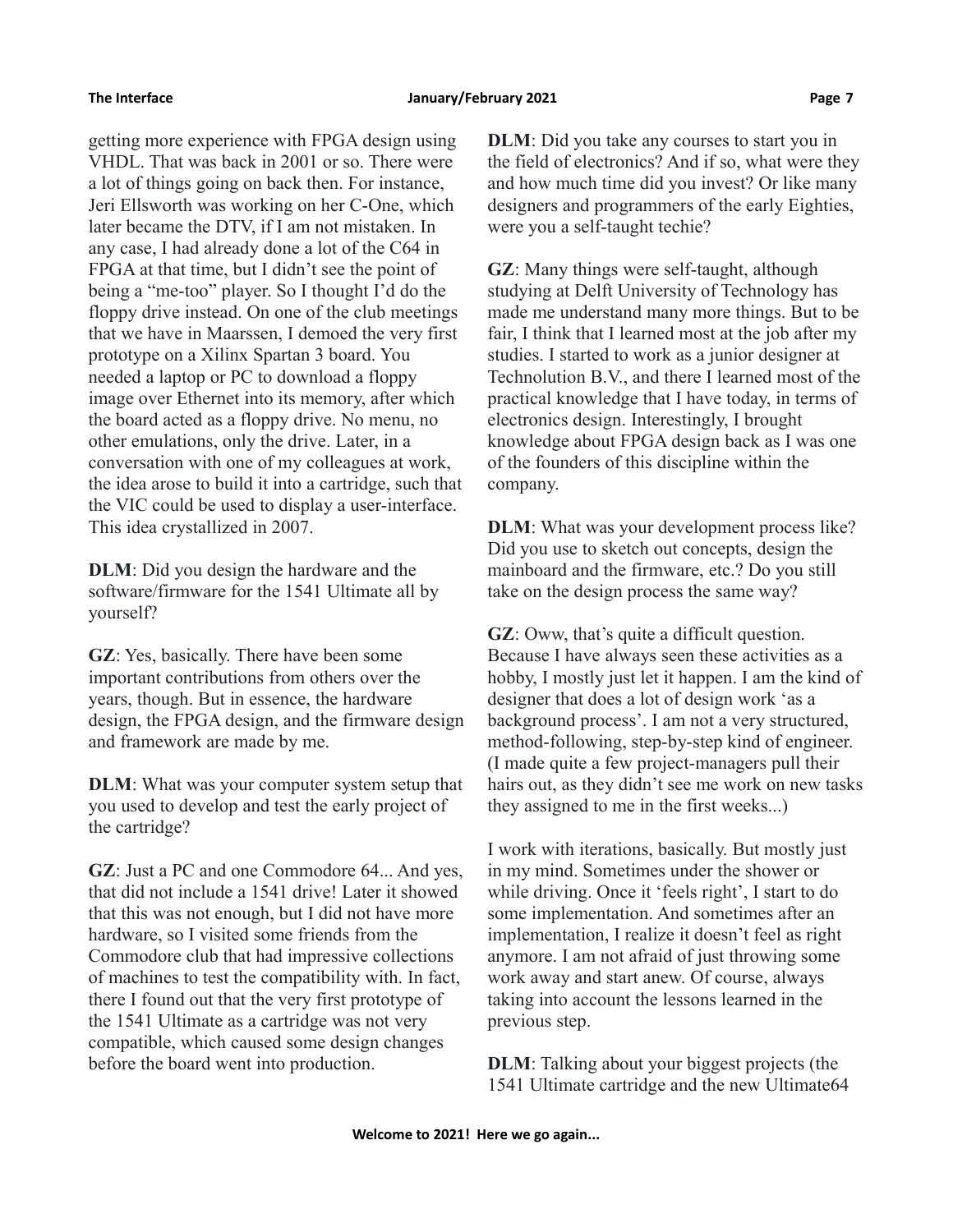mainboard), what technical challenge gave you the biggest feeling of accomplishment?

**GZ**: Ok, when I need to limit it to 'technical challenges', it would definitely be the solving of very hard-to-find bugs... You know, those nasty ones that make others quit on their project... Those!

[Secondly], it is when I power up a new board and everything works right away. (And that's not uncommon in my case... ;-)

**DLM**: What was the biggest tech/programming obstacle that you ever overcome while designing, producing, testing, selling the 1541 Ultimate or the Ultimate64?

**GZ**: Obstacles... (thinking)… It depends a bit on how you define 'obstacles'. Most things are just time consuming tasks. But yet, I think there are several obstacles. I think in case of the 1541 Ultimate, it must have been creating an easy-touse user interface without having access to any framework, building everything from scratch. On an embedded platform, which the Ultimate clearly is, you can't use standard frameworks like the ones commonly used in Java and C#, so you have to make one of your own.

Hmm, another obstacle was the development of a factory test system for the Ultimate II+. That took quite some time. But then, I do think it saves me a lot of time. Another one was the move to a webshop system, rather than just taking orders and processing them manually.

**DLM**: What was/is your favorite game for the C64? Do you still find some time to play?

**GZ**: Giana Sisters and... err.. no time to play!

**DLM**: I imagine that you do own a collection of stock C64s (i.e. all versions: from C64 "breadbin" with every ASSY board revision, to C64c, C64g

and C128) for testing purposes. Are you a collector of retro-computers as well, not only Commodore branded?

**GZ**: My wife would kill me, if I were actually collecting more. I only have working C64 mainboards, of which I use mainly just one in a C64C case. This has been the same machine as I used to test over 3000 Ultimate's over the years. The power switch and cartridge port are a bit sad now. I do have a C128 and a C128D, but I never use them. I do have several floppy drives, too.

**DLM**: Can you even think about calculating how many hours you spent designing and working on the several versions of the 1541 Ultimate cartridge? What about the Ultimate64?

**GZ**: It is very difficult. As I said, many design activities take place as a background task. If I would count only the hours that I spend on the PC it might give a falsely low figure. What I can tell, though, is that hardware designs, board layouts and such, usually don't take that much time. I think I created the U64 board design in about 3 weeks' time, but then of course only in the evenings and weekends. The schematics took a similar amount of time. Most time spent on technicalities goes into FPGA design, implementation and debug and firmware implementation.

From your question I sense that you focus a lot on the technical aspects, but I can tell you that the administrative tasks, including shipping orders and answering e-mails takes up most of my time, unfortunately.

**DLM**: Have you ever worked or are you planning to work on other projects involving the C64 or even different 8/16-bit machines?

**GZ**: Nope... :-) I wouldn't have the time anyway!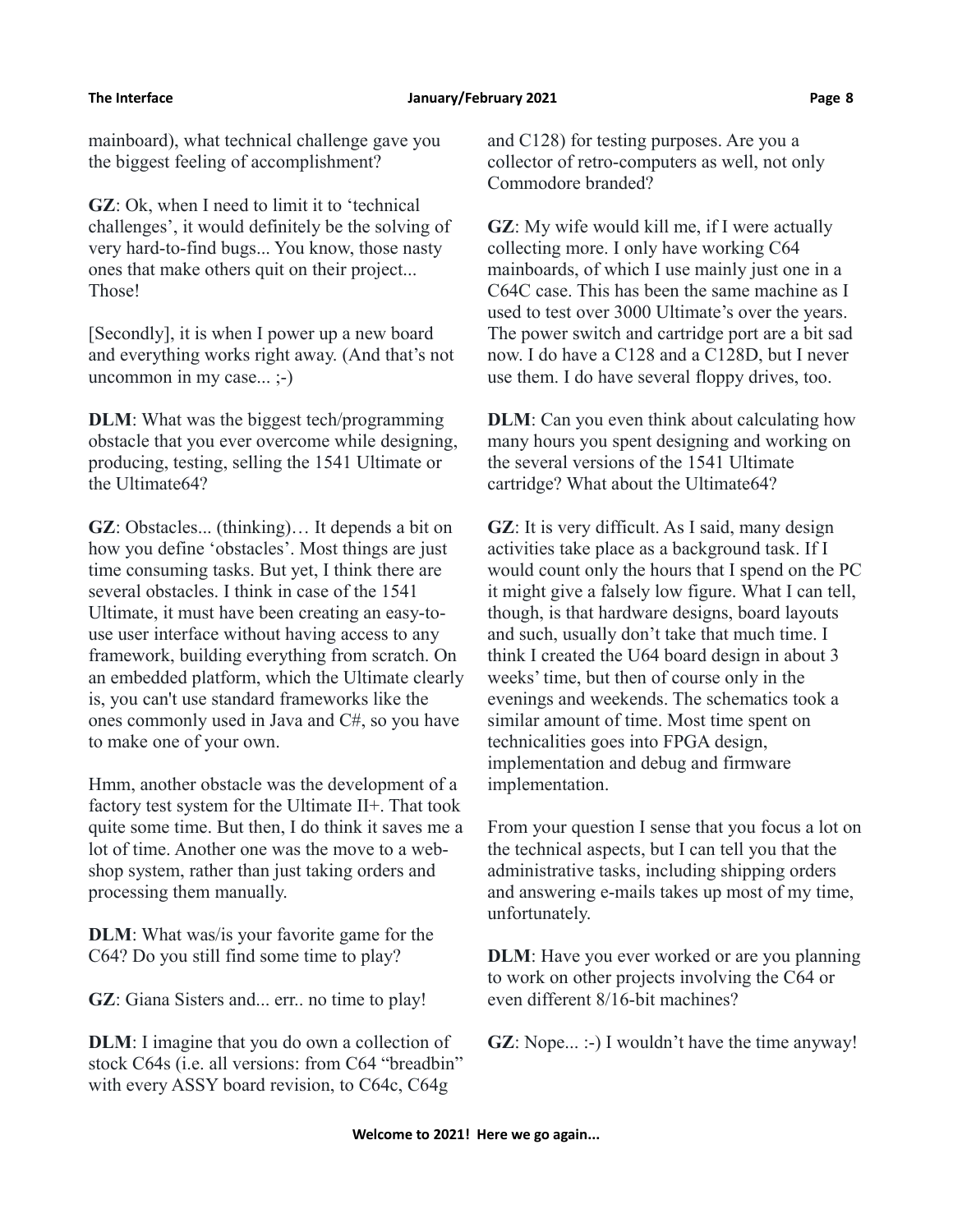### **The Interface January/February 2021 Page 9**

**DLM**: How many people currently work at Gideon Lab on producing, testing and selling the two main products? Did you ever work in a team or simply get consulted with other electronics/software experts in order to achieve a particular result or to solve a bug?

**GZ**: Production is outsourced to a number of companies. [Production-testing] of the Ultimate  $II<sup>+</sup>$  is also performed in the factory.  $[A]$ production test for the U64 doesn't exist yet as of today, but that will be the next step in order to accelerate the process. When we talk about assembling the U2+ into plastic cases, that's often done by my wife... when she feels like it. She also plays an important role in packing orders. The other things are done by me; there are no employees at this point. Whether this can continue like this, is questionable. I think I do need external help for the quantity of U64's that are currently on order.

On the technical aspect, I sometimes talk with my colleagues about certain bugs, and of course I use the feedback and input from the community. There are some pretty smart guys out there that help me solve bugs sometimes. In order to achieve a particular result, I often apply patterns that I quietly pick up or learn from other projects.

**DLM**: Looking back to where you started it all, is there something that you regret about the PCB design or any other detail? Would you do something in a different way now if you could?

**GZ**: I mostly regret not taking the C64 FPGA code that I had made years before the U64 to a production level. I actually demoed a complete C64 in FPGA already back in 2011. I thought nobody would be interested in buying an FPGAbased C64 motherboard, since original C64 machines could be picked up for almost nothing, or else people would use an emulator anyway.

Regrets about other aspects – well, in retrospect many things could be regretted. But I think it is not fair to look at things like that, because as a person and as an engineer, you learn while you do it. Once you think things have to change, there is always the freedom to do so. I think that is one of the very cool things about having your own product. But I guess this principle applies to many things in life, doesn't it...?

**DLM**: I'm pretty sure that you worked very hard on both your projects during the last few years but also that you had so much fun doing it. What is the most funny/weird moment or story that you've been through while developing your products?

**GZ**: Oh, I absolutely had much fun doing it! Technically speaking, I have the most fun doing the FPGA code, second the hardware itself, and third the firmware. I think one funny moment was the moment I realized how naive I can be. In the whole process of creating the 1541 Ultimate, I \*never\* thought of actually making a sellable product out of it. Or let's say, that was not my goal; it had always been pure hobby until then. It was actually a Swedish scener, TwoFlower, who happened to visit the Commodore Club in Maarssen just when I was giving the demo of a cartridge with an embedded floppy drive. He said I should have it produced, but I was hesitant and thought that it was not even feasible to do so. He asked me how many needed to be produced, and I stammered, "maybe 40 or 50?" He smiled and said, "Just do it... I'll make sure you'll sell all 40 of them in Sweden alone!" And that's how it all started!

**DLM**: Gideon, thank you very much for your time. This interesting interview ends here. Would you like to add anything, or say anything to our readers?

**GZ**: There is one important thing to mention.. I would like express a huge 'thank you' to the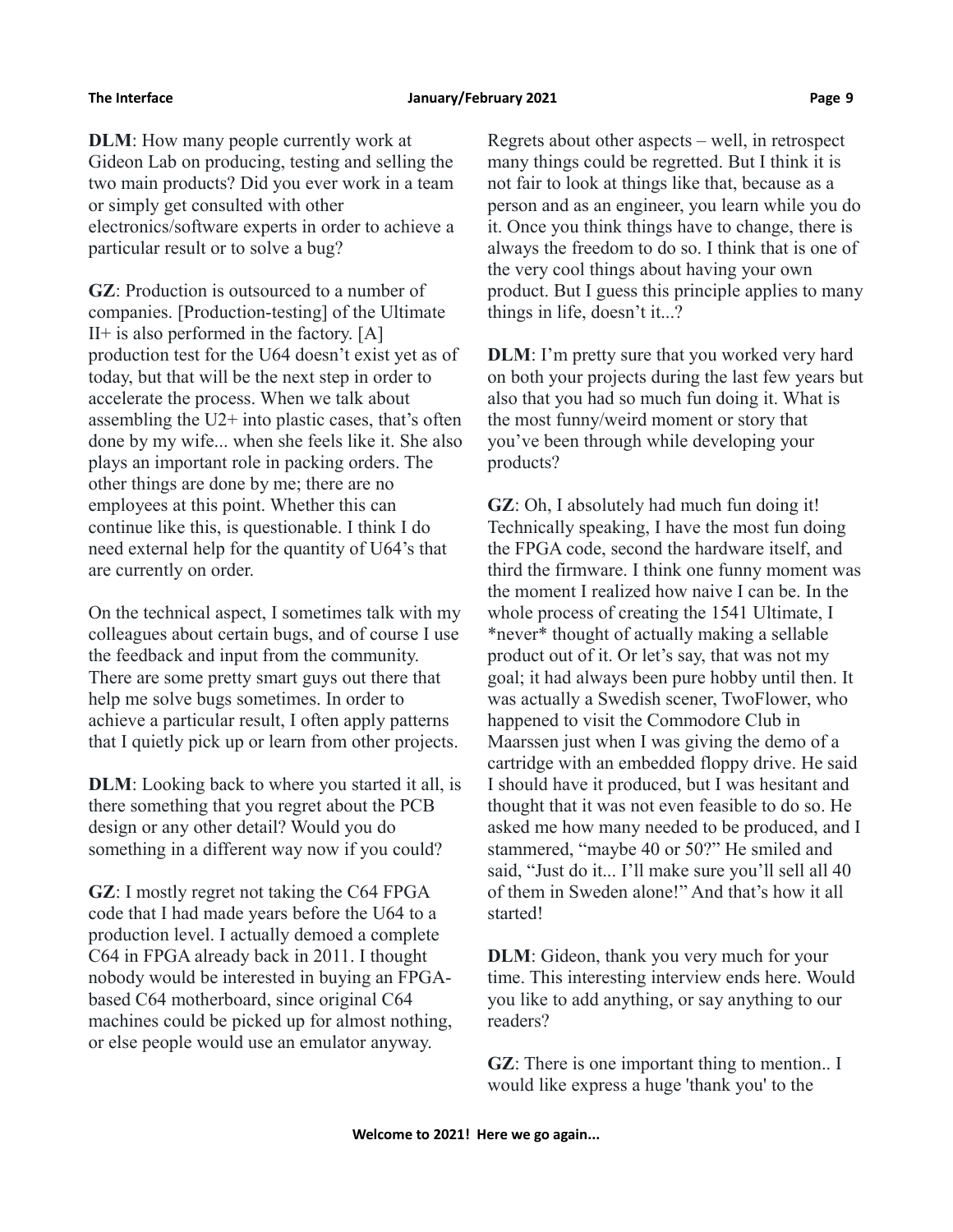Commodore-loving community. One of the most rewarding aspects of this project is the great feedback, the positive words I receive. In short, without you guys, I would never have been able to do all this. Thank you. -----

1541 Ultimate cartridge and Ultimate64 motherboard official website – [http://www.ultimate64.com](http://www.ultimate64.com/)

**The Great Giana Sisters** – Gideon's favorite C64 game is a very famous platform game released by Rainbow Arts in 1987. The title was shamelessly, deliberately, and ironically a clone of Nintendo's Super Mario Bros, which at the time was a smash hit on the NES system. So much that Rainbow Arts was forced to withdraw the game from the market after a few weeks under the threat of legal actions from Nintendo. https://en.wikipedia.org/wiki/The Great Giana S [isters](https://en.wikipedia.org/wiki/The_Great_Giana_Sisters)

**VHDL** – Acronym of VHSIC Hardware Description Language. This is, with Verilog, the most used language for programming of digital systems and electronic circuits. <https://en.wikipedia.org/wiki/VHDL>

**FPGA** – Acronym of Field Programmable Gate Array, an IC with functions programmable through one of the hardware description languages (namely Verilog and VHDSL)  [https://en.wikipedia.org/wiki/Field\\_Program](https://en.wikipedia.org/wiki/Field_Program) mable\_Gate\_Array

**Spartan 3** – An FPGA low-cost circuit family, ready to be programmed and manufactured by Xilinx

[https://www.xilinx.com/products/silicondevices/f](https://www.xilinx.com/products/silicondevices/fpga/spartan-3.html) [pga/spartan-3.html](https://www.xilinx.com/products/silicondevices/fpga/spartan-3.html)

**C-One** – A single board computer (SBC) built in 2002 by Jeri Ellsworth and Jens Schoenfeld to emulate an entire Commodore 64. The device was later employed as a basis for the original joystick/console, the C64-DTV. <https://en.wikipedia.org/wiki/C-One>

**Jeri Ellsworth** – An American entrepreneur and an autodidact computer chip designer and inventor. She gained fame in 2004 for creating a complete Commodore 64 system on a chip housed within a joystick, called C64 Direct-to-TV. [https://en.wikipedia.org/wiki/Jeri\\_Ellsworth](https://en.wikipedia.org/wiki/Jeri_Ellsworth)

**TwoFlower** – A Swedish graphic designer and musician in the 64 Scene, founder of the group Twilight, currently an active member of Triad <https://csdb.dk/scener/?id=8074>



### **The Ultimate II+ cartridge in short**

- Complete emulation of 2 C=1541 drives
- Support for .D64 and .G64 on USB drive
- Configurable ID devices
- Configurable ROM (1541 / 1541C / 1541II or custom ROM)
- RAMBoard expansion memory up to 40KB
- Embedded speaker supporting drive sounds
- Support for USB devices (storage drives, memory card readers, and even hard drives)
- Ethernet 100 Mbps port (for Telnet or FTP connections)

- FAT/FAT32, ExFAT, ISO9660 filesystem support

- Real-Time Clock with battery backup
- UltimateDOS interface module
- Dual SID implementation, embedded player, plays on real or emulated SID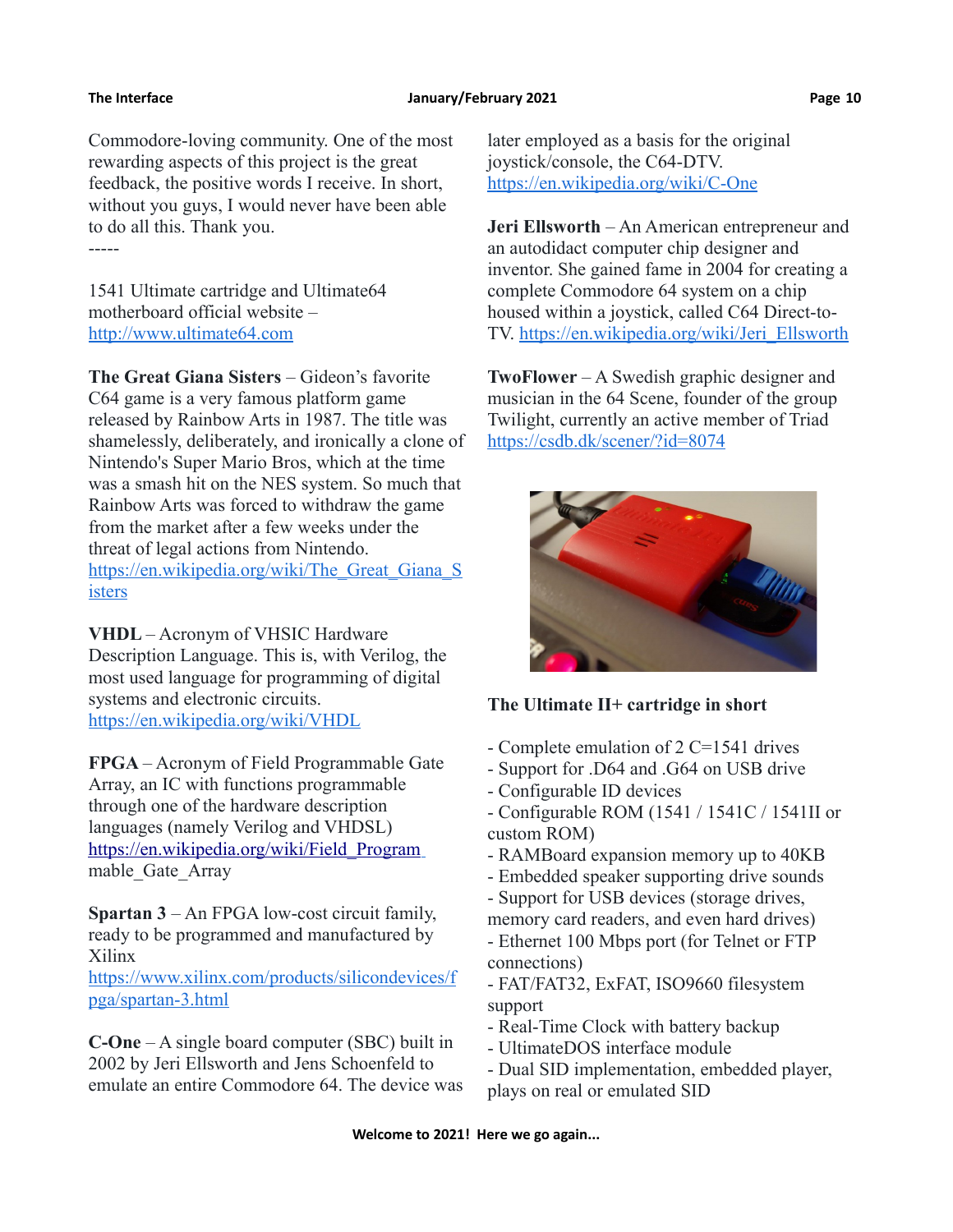- Full cartridge C64 emulation (Final Cartridge III, Action Replay, Retro Replay, Epyx Fastload, etc.)

- Commodore 1750/1764 REU emulation
- Configuration settings menu
- Support for Tape Emulation (.TAP files)
- Upgradable Firmware

### **Hardware specifications**

- Board size: 62 x 90 mm
- Solid plastic case
- FPGA 1M-gate
- 6-pin DIN connector (IEC)
- Flash ROM 5 MB
- 64 MB DDR2 SDRAM
- 3 USB ports available
- 1 Ethernet 100Mbps port
- Stereo audio output
- Stereo audio input (not in use)

USB 3.0 ports for mass storage devices or tape adapter (C2N emulation) or future available functions.



### **The Ultimate64 mainboard in short**

- Motherboard to fit C64 and C64C cases
- Hardware FPGA implementation of all the C64 logic ports and electronic architecture
- All the U2+ features included
- Almost 100% compatibility with stock C64s
- Upgradable firmware
- 12V DC PSU included
- Full support for all standard C64 peripherals

- stereo UltiSID included, SID 6581 and 8580 full support

- Standard RGB video outputs DIN and HDMI
- Full PAL and NTSC support, Luma and Chroma signals separated
- Turbo Mode with speeds up to 48 MHz.
- Standard C64/128 User Port available through on-board pin-header
- 1 Ethernet 100Mbps (U2+) port

- 2 USB 2.0 (U2+) ports outboard, 1 USB 2.0 port inboard

On-board Wi-Fi module (but not activated yet)

Reset/Menu through multi-function switch and F-Keys



### **A Tribute to Chuck Yeager**

by Robert Bernardo

Pull up! Pull up! I was spinning out of control, going down… down! The sky, the horizon, everything was swirling! Finally, a message popped on the screen, "Wings ripped off..." My Lockheed SR-71 Blackbird was destroyed! End of game.

I destroyed many airplanes in the same manner on the C64 version of Chuck Yeager's Advanced Flight Trainer, an Electronic Arts flight simulator that I had bought in the late 1980's. No matter which high-powered plane I "test-piloted", I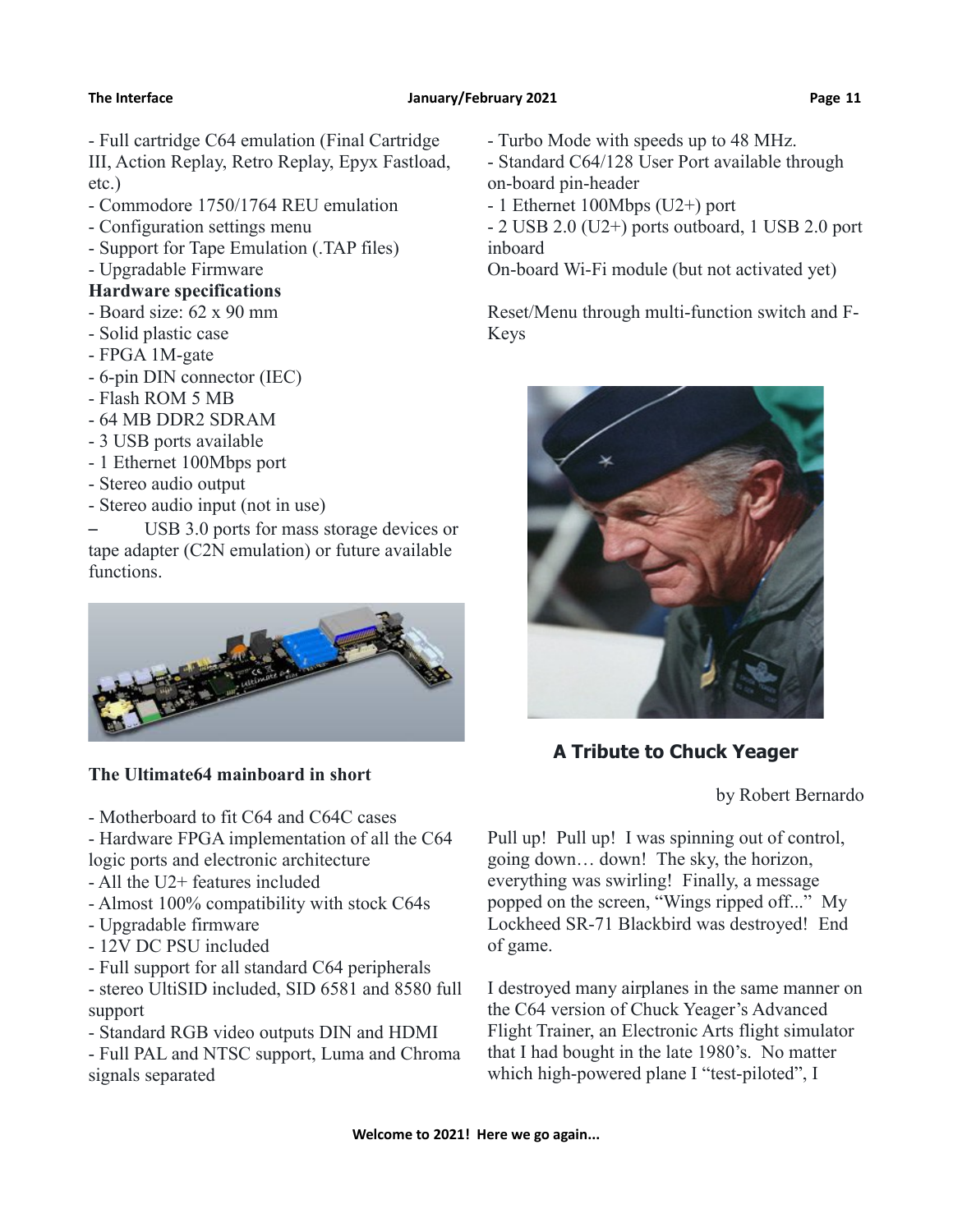didn't have the patience to learn the touchy controls. And I usually went into a deadly spin into the ground. Down went the Bell X-1 rocket plane, down went the General Dynamics F-16 Fighting Falcon. I did have better luck flying the boring but stable planes, like the Cessna 172 or the Piper PA-28 Cherokee. But they were boring!

My patience was low, though. Though Chuck Yeager's AFT was a big hit on the C64, Apple II, and other platforms, for me it was just a flying game.

And by flying, I mean that's all you did. There was nothing else to do… I wanted more of a flight combat game. Something where you could meet an adversary, fly your plane against that adversary, and shoot him down. Such a game didn't come until later with the release of Chuck Yeager's Air Combat, but that game wasn't released for the Commodore.

The packaging of Chuck Yeager's Advanced Flight Trainer came with a booklet of instructions and a biography of Chuck Yeager. What a man! A World War II ace and a daredevil test pilot in the early days of jet development. The first man to break the sound barrier.

Air Force General Chuck Yeager passed away on December 7, 2020, at the age of 97. A veteran, a hero… something I recognized even when I bought Advanced Flight Trainer back in the late 80's. Rest in peace, sir.



For more on the passing of Chuck Yeager, see

[https://www.nytimes.com/2020/12/07/us/chuck](https://www.nytimes.com/2020/12/07/us/chuck-yeager-dead.html)[yeager-dead.html](https://www.nytimes.com/2020/12/07/us/chuck-yeager-dead.html)



### **FCUG Financial Report – 2020**

**by Dick Estel**

Along with the basic facts and figures, I thought this year I would provide some information on how I handle certain aspects of my duties as treasurer.

We used to have a checking account the club's name. A few years ago our bank informed us that they would be charging a monthly fee. We have very little income – dues and occasional hardware and software sales. On the other hand, we have almost no expenses, mainly the annual club lunch and a yearly charitable donation. Even so, the proposed bank fee would have chipped our bank balance down to zero in about two years.

After checking with several financial institutions, we opened an account at the Educational Employees Credit Union. The only catch was that it could not be a "business account" – it would have to be in the name of an individual. We opened the account in my name, with President Robert Bernardo also authorized to sign.

This meant that dues payments and other checks had to be payable to Robert or me. While we're happy with our bank, it tends to have long lines.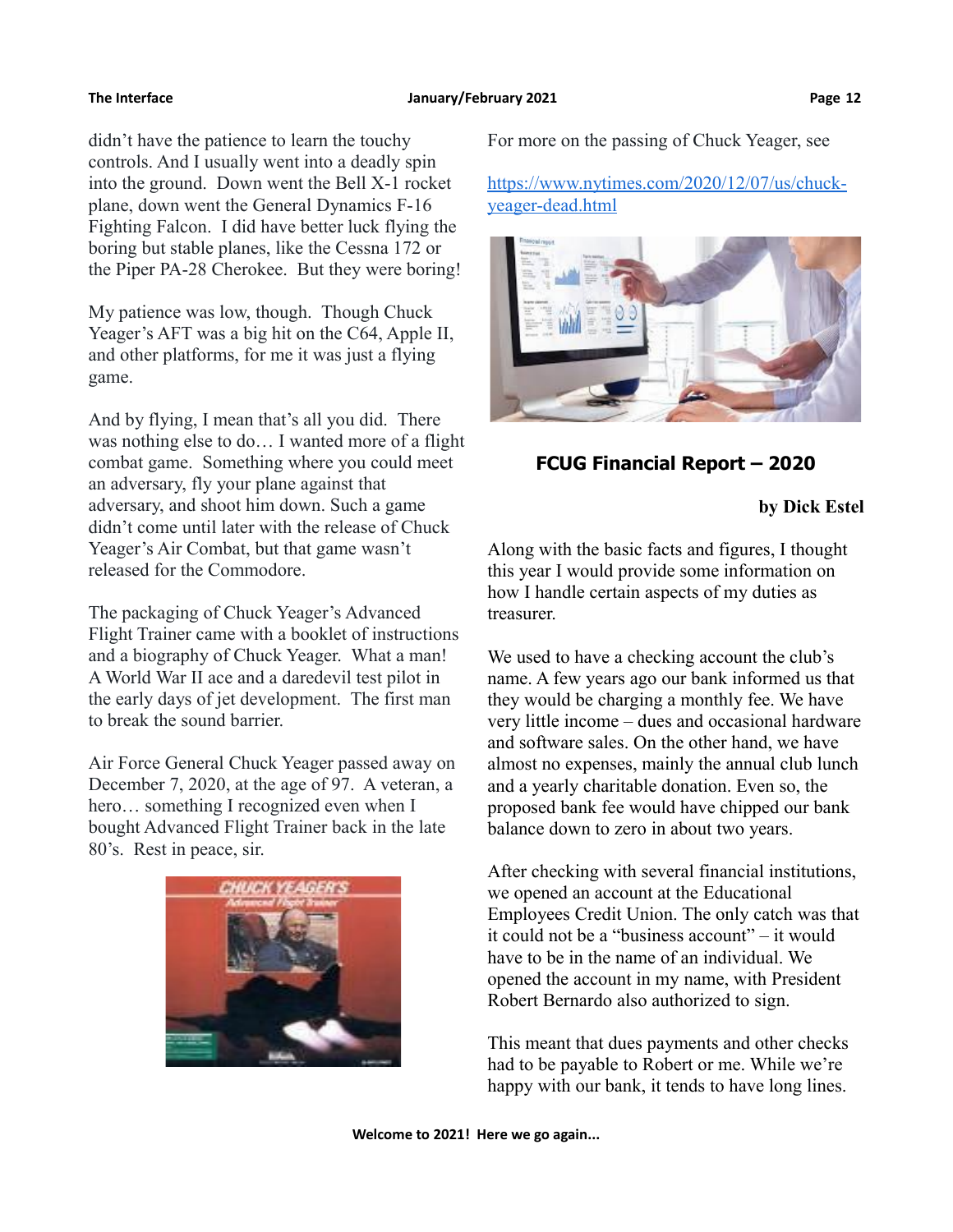Standing for long periods is not only boring, but physically painful for me, so I started acting as de facto banker for the limited checking activity we have.

When I receive a check in my name, I deposit it into my personal account, and put an equal amount of cash in the club's cash box. On the other side of the coin, I normally put the club lunch on my credit card. Then instead of writing a check to myself, I reimburse my expenses from the petty cash box.

Each year when I do the annual report I hold my breath as I count the actual cash. So far I have been able to breathe a sigh of relief as the amount each year has matched what the spread sheet says it should be.

As you can see from the historical year-end balances, our assets are slowly declining. We've dropped about 1/3 from 2010. If we get down below \$500, it will be time for some serous discussions about our financial future. I don't think that will be necessary for at least another five years.

I keep the records in an Excel spreadsheet, with line items for each likely category of income and expense –the same items you see in the annual report. Each year I add 12 new columns, one for each month. At year end I create a new tab which has the line items, and pulls in the totals for the year. These reports go back to 2010. So I've used roughly 120 columns, and there are about 130 remaining, enough for another ten years before I have to create a new page for the basic records. I think I will declare 89 to be the retirement age for FCUG treasurers.



### **>>--> Officers and Keypersons <--<<**

| Vice-president  Roger Van Pelt        |  |
|---------------------------------------|--|
|                                       |  |
| The Interface Editor  Lenard Roach    |  |
|                                       |  |
| Club equipment  Roger Van Pelt        |  |
| Meeting place reservation  Dick Estel |  |
|                                       |  |

### -**The Small Print-**

The Fresno Commodore User Group is a club whose members share an interest in Commodore 8-bit and Amiga computers. Our mailing address is 185 W. Pilgrim Lane, Clovis, CA 93612. We meet monthly in the meeting room of Panera Bread, 3590 West Shaw, Fresno, CA. The meetings generally include demonstrations, discussion, and individual help.

Dues are \$12 for 12 months. New members receive a "New Member Disk" containing a number of useful Commodore 8-bit utilities. Members receive a subscription to The Interface newsletter, access to the public domain disk library, technical assistance, and reduced prices on selected software/hardware.

Permission to reproduce content of The Interface is granted provided credit is given to the source, and when identified, the author. Club members are encouraged to submit articles, tips, or ideas for articles.

**Disclaimer** – The club, its officers, members, and authors are not responsible for the accuracy of the contents of The Interface or the results of actions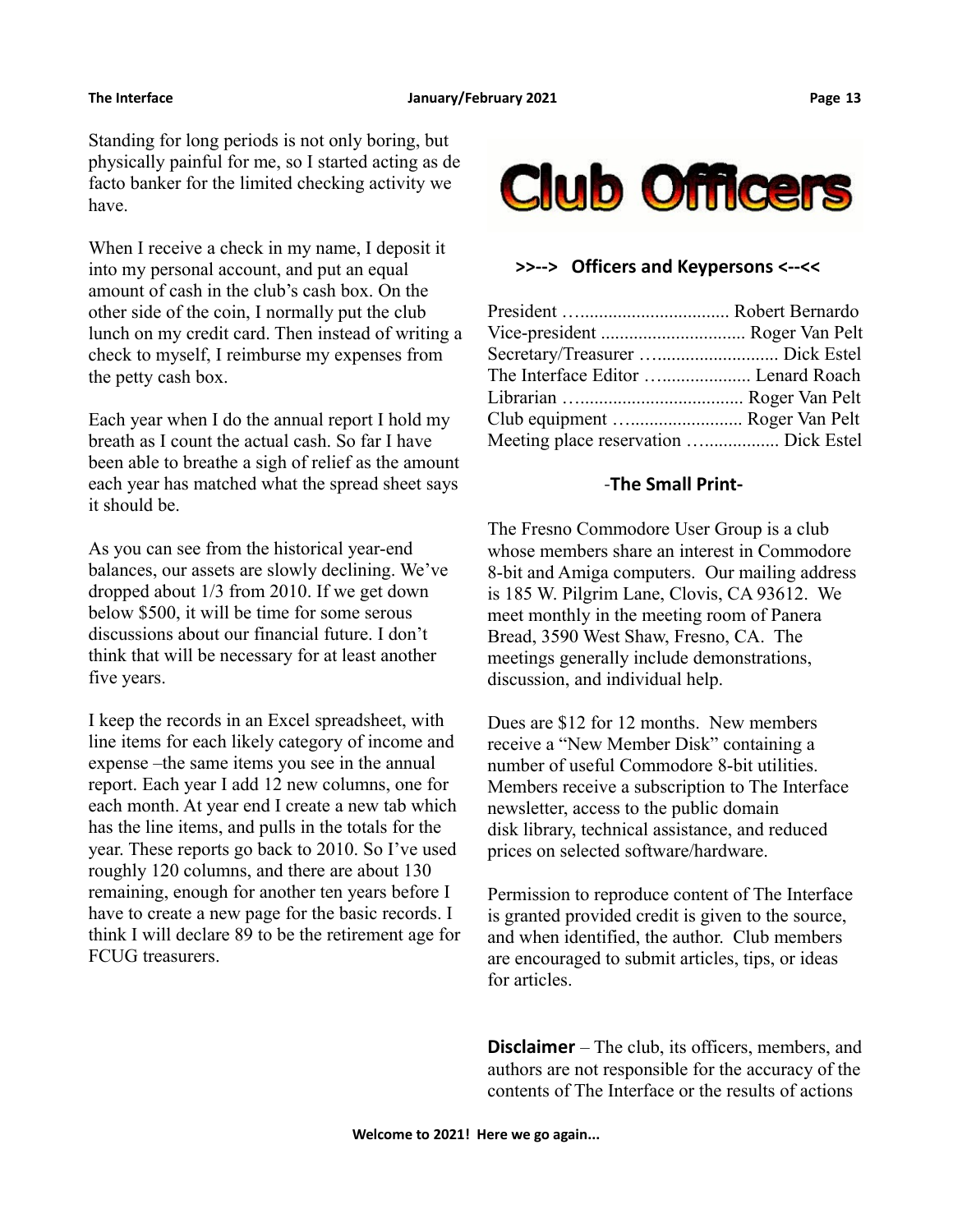based on its contents.

Our disk library contains over 3,000 public domain programs for the C64 and C128. Members are entitled to copies of these disks at no cost if a blank disk is provided. We do not deal with pirated, copyrighted, violent, or obscene programs. Please call our attention to any programs found in our library which may violate these standards.